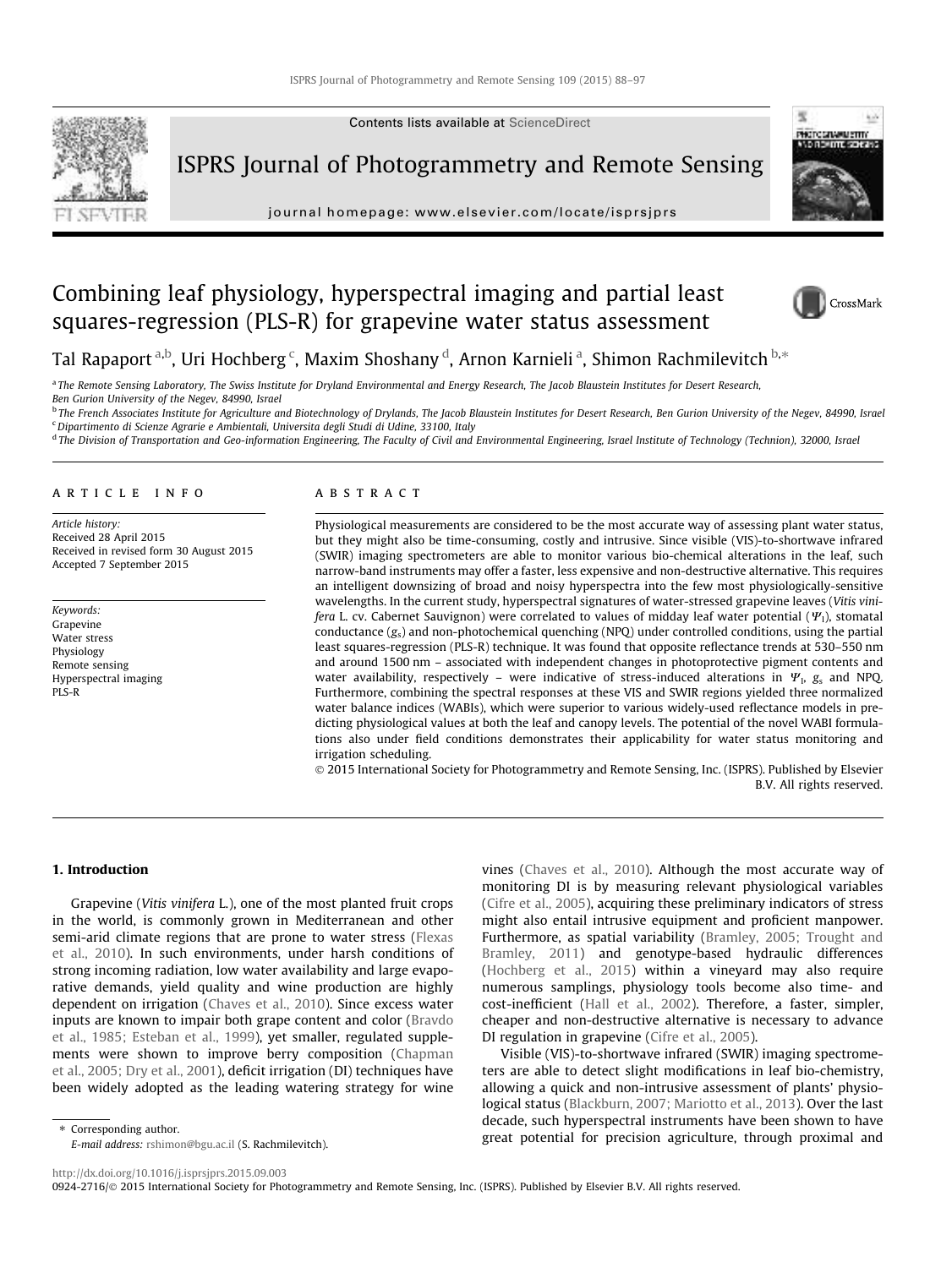remote estimations of various water-related variables (e.g., Rodriguez-Perez et al., 2007; Serrano et al., 2010, 2012; Zarco-Tejada et al., 2005, 2013). Nonetheless, there seems to be room for improvement in the predictive power that is presented in many studies, which has been derived from the application of widelyused, so-called ''universal" indices (e.g., Yu et al., 2000); namely, as the same stressing agent may produce distinctly different spectral responses across species and growing environments (Carter and Knapp, 2001), the effectiveness of a general spectral model – tested on a given plant and exported to others – is highly questionable. Specifically, the spectral signature of a water-stressed leaf (directly or indirectly expressed as changes in water content, chlorophyll content or fluorescence, etc.) is unique and should be better monitored via specific spectral regions. This claim is firmly supported by numerous studies, which demonstrate the superiority of indices that are targeted for specific variables or species over non-specific formulations (e.g., Cho et al., 2007; Fu et al., 2014; Hansen and Schjoerring, 2003; Huang et al., 2004; Li et al., 2014., 2008; Ramoelo et al., 2013; Yi et al., 2014). Furthermore, in the absence of grapevine-designated models in the literature, the search for the most suitable spectral index may involve a tiresome trial-and-error selection process, featuring dozens of ''universal" models (e.g., Martin et al., 2007; Rodriguez-Perez et al., 2007; Zarco-Tejada et al., 2005). Hence, studying the unique spectral– physiological connection of wine vines under water deficit is necessary for constructing more reliable indices and, ultimately, for improving DI regulation.

While hyperspectra often consist of hundreds of correlated, redundant bands (predictors) that invariably lead to large volumes of noise (Mariotto et al., 2013; Thenkabail et al., 2011), the scope of complementary physiological data (predictees) is immeasurably smaller. Consequently, the creation of robust and meaningful indices necessitates the intelligent isolation of the most physiologically-sensitive and least collinear wavelengths (Yi et al., 2014). Such dimensionality-reduction of a spectrum can be efficiently performed with the partial least squares-regression (PLS-R) technique (Wold, 1982), an advanced extension of multiple linear regression (MLR) modeling. Unlike the latter, PLS-R is able to correlate collinear, noisy and distribution-free datasets, even when the number of predictors greatly exceeds the number of predictees (Geladi and Kowalski, 1986; Wold et al., 2001). To date, despite successful implementations in studies of various species and stress factors (e.g., Feret et al., 2011; Hansen and Schjoerring, 2003; Herrmann et al., 2011; Li et al., 2014; Nguyen and Lee, 2006; Ramoelo et al., 2013; Yi et al., 2014), only a couple of water deficit-related grapevine works (de Bei et al., 2011; Santos and Kaye, 2009) have harnessed the PLS-R tool for spectral–physiological analyses. Whereas seemingly important SWIR bands were highlighted in these two studies, no actual index application was developed or tested under either controlled- or field conditions. Moreover, although narrow-band leaf signatures were collected from a minimal distance – restricting the source of spectral variation to anatomical and biochemical properties alone (Eitel et al., 2006; Zarco-Tejada et al., 2005) – they were not validated at the canopy-scale or tested against the effects of background reflectance and atmospheric noise.

The primary aim of the current study was, thus, to combine leaf physiology variables, VIS-SWIR hyperspectral proximal measurements and PLS-R in order to construct wine vine-specific indices for water status monitoring. Under controlled conditions and at the leaf level, it was hypothesized that these PLS-based models will prove more efficient at predicting relevant physiological values than various ''universal" water stress-related models. Nevertheless, in order to evaluate the potential of the former indices for commercial vineyards, they should also be tested alongside the widely-used indices at the canopy level, under field conditions. Accordingly, the

specific objectives of the study were (1) to identify the most sensitive wavelengths to water stress at the leaf level, under greenhouse conditions; (2) to utilize these indicative bands for deriving specific indices, and to compare the latter's predictive ability with those of selected ''universal" models; (3) to validate index performance at the canopy-scale, from a few meters height, under controlled conditions; and (4) to test index potential at the same canopy-scale, under field conditions. These four continuous goals were divided into three independent water deficit experiments, which were conducted throughout the three growing seasons of 2012–2014; specifically, the first greenhouse experiment (2012) was aimed at highlighting diagnostic wavelengths through PLS-R modeling and utilizing them for index construction; the second greenhouse experiment (2013) was aimed at validating the PLS-based indices at the canopy-scale; and the third experiment (2014) was aimed at canopy-scale validation under vineyard conditions.

### 2. Methodology

# *2.1. Plant materials and growth conditions*

The first and second greenhouse experiments included twoand three-year-old Cabernet Sauvignon vines (*V. vinifera* L. cv.), respectively, which were grafted onto Richter-110 rootstocks (*Vitis berlandieri*  $\times$  *Vitis rupestris*). The plants were grown in 10 L pots that contained 9 L of RAM8 media (Tuff Merom Golan Inc., Merom Golan, Israel), and were annually-enriched with a controlledrelease 'Multigan' fertilizer (Elgo Irrigation Inc., Caesarea, Israel). Drip irrigation to field capacity was applied on a daily basis, and day/night temperatures within the greenhouse were maintained at  $28/18$  °C, respectively. Throughout each of the experiments, all vines were pruned to allow the growth of a single shoot and flower buds were removed upon emergence to sustain the plants in a vegetative state.

The third experiment took place in a five-year-old vineyard of the Ramat Negev Agro-Research and Development Center, Israel  $(30°98'N/34°70'E)$ , which was in its second year of production. The Negev Desert Highlands region is characterized by an average annual precipitation of less than 100 mm and pan evaporation of over 1700 mm (Portnov and Safriel, 2004). The vines were grafted onto Ruggeri-140 rootstocks (*V. berlandieri V. rupestris*), planted in a sandy-loam soil (1.5 m apart within a row, 3.5 m distance between rows) and trained onto a vertical trellis (cordon T) in a north–south orientation. To physically prevent water- and rootcrossing between the vines, each experimental block was partitioned with a 1.5 m deep plastic buffer.

## *2.2. Experimental design*

The first greenhouse experiment lasted for 30 days and began once 16 plants had reached a size of 12–16 leaves. While eight vines were maintained at a field capacity irrigation regime and regarded as controls (C), the other eight were subjected to a progressive degree of water deficit (WD), as described by Hochberg et al. (2015). All pots were randomly arranged in the greenhouse and placed at a sufficient distance from one another and from the structure's edges in order to minimize shading effects. Midday physiological and spectral measurements were conducted on a weekly basis between 11:00 and 13:00, and were accompanied by supporting morphological observations. The second, validation greenhouse experiment was identical in design to the first, but lasted 18 days and included measuring points on the first and last days of experiment (DOE).

Irrigation in the third, vineyard experiment was applied according to the crop evapotranspiration ( $ET<sub>C</sub>$ ) model of Netzer et al.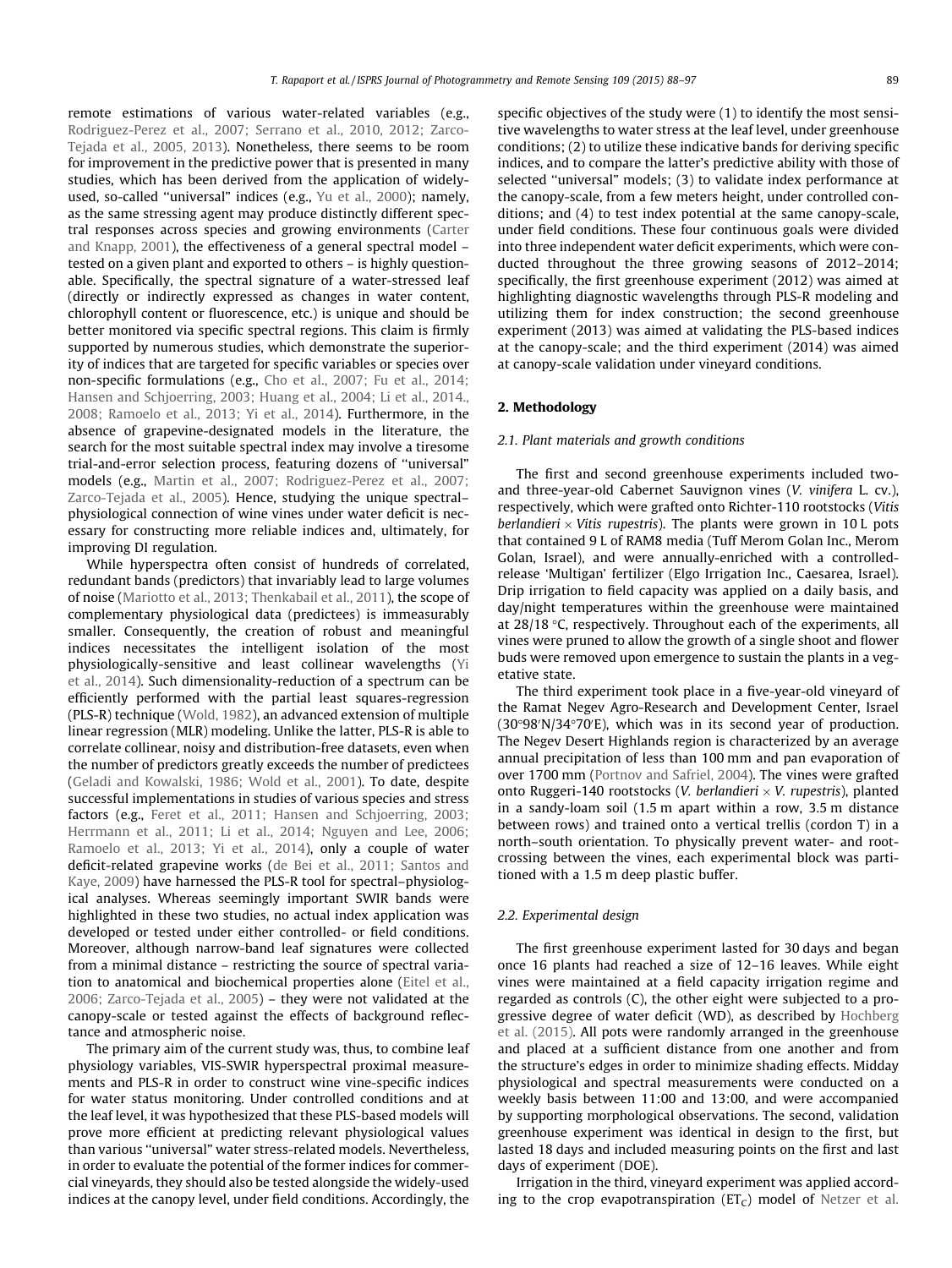(2009), which is based on frequent measurements of potential evapotranspiration ( $ET_0$ ) and leaf area index (LAI) throughout the growing season. Three watering treatments of  $0.5 * ET<sub>C</sub>$ ,  $0.35 * ET<sub>C</sub>$ and  $0.2 * ET_C$  – reflecting common, low and very low irrigation amounts, respectively – were applied in the field between anthesis (May) and harvest (August). Before anthesis and after the harvest, all treatments were uniformly irrigated according to the  $0.5 * ET<sub>C</sub>$ level. At a single time point during veraison (July), physiological measurements were conducted on five vines per treatment, while spectral images were acquired from three plants per treatment. As in the greenhouse experiments, all midday measurements were taken between 11:00 and 13:00.

# *2.3. Physiological and morphological measurements*

During all three experiments, physiological values of midday leaf water potential ( $\Psi$ <sub>i</sub>; reflecting leaf water availability), stomatal conductance (*g*s; reflecting the plant's main response to water limitation, via stomata aperture modification) and non-photochemical quenching of chlorophyll fluorescence (NPQ; reflecting dissipation of excessive energy as heat, when stomata closure leads to low  $CO<sub>2</sub>$ availability) were measured. All three variables are known for their relevance to grapevine irrigation scheduling, due to their preliminary and indicative response to water status changes (Acevedo-Opazo et al., 2010; Cifre et al., 2005; Flexas et al., 2002; Girona et al., 2006).

Gas exchange and fluorescence measurements were performed with a portable LI-6400 Infrared Gas Analyzer (Li-Cor Biosciences Inc., Nebraska, USA). The system maintained the leaf chamber at the ambient temperature, at a steady  $CO<sub>2</sub>$  level of 400  $\mu$ mol mol<sup>-1</sup> and at a quantum yield (PAR) degree of 1000  $\mu$ mol photons m $^{-2}$  s $^{-1}$ . Values of NPQ were derived from the maximal fluorescence of dark-adapted (*F*m; 30-min adaptation) and light-adapted (*F* 0 m) samples. All measurements were conducted on a single sun-exposed, youngest fully-matured leaf per plant.

Midday leaf water potential values were obtained with an Arimad-3000 Pressure Chamber (MRC Inc., Holon, Israel), according to the protocol of Turner (1988). In short, a plastic bag was placed over the lamina, just before the petiole's excision. The detached leaf was then immediately placed inside the measuring chamber, while still covered by the bag. Thereafter, the pressure on the lamina was progressively increased until an initial amount of sap emerged from the petiole. All  $\Psi_1$  values were obtained from a single sun-exposed, youngest fully-matured leaf per plant.

In order to strengthen the physiological findings throughout the first and second greenhouse experiments, supporting morphological measurements were also taken; these included calculations of total foliage areas according to the model of Rapaport et al. (2014), and counting of the number of nodal positions along each vine's branch.

#### *2.4. Spectral measurements*

During the first greenhouse experiment, adaxial signatures were collected with a FieldSpec Pro-FR Portable Spectrometer (Analytical Spectral Devices Inc., Colorado, USA) equipped with an 1800-12S Integrating Sphere (Li-Cor Biosciences Inc., Nebraska, USA). The system was set to measure radiance flux units within the 400–2000 nm spectrum, at a 1 nm spectral resolution. Normalized values of reflectance  $(\rho)$  were derived from supplementary readings of white reference standards (BaSO<sub>4</sub> tablets) and dark current (noise). In order to spectrally-represent an entire vine with a single leaf – considering the effect of water stress on the age variability within a plant's canopy – the reflectance profile method of Rapaport et al. (2014) was applied at every measuring point. Twelve commonly used ''universal" narrow-band indices were calculated for each plant (Table 1), including two versions of the photochemical reflectance index (PRI; Gamon et al., 1992), the red-edge inflection point (REIP; Horler et al., 1983), the sum of red-edge first derivatives ( $\sum d\rho$ ; Filella and Penuelas, 1994), the modified normalized difference vegetation index (mNDVI; Gitelson et al., 1996), the structure insensitive pigment index (SIPI; Penuelas et al., 1995), the normalized difference vegetation index (NDVI; Jordan, 1969), the normalized difference infrared index (NDII; Hardisky et al., 1983), the normalized difference water index (NDWI; Gao, 1996), the water index (WI; Penuelas et al., 1993), the maximum difference water index (MDWI; Eitel et al., 2006) and the moisture stress index (MSI; Rock et al., 1986).

To overlap with the VIS-SWIR spectral range of the first greenhouse experiment, an AISA-HS Camera (Specim Inc., Oulu, Finland; 400–1000 nm range, 1 nm spectral resolution) and an IK-1523 Camera (ABS Inc., Jena, Germany; switchable narrow-band filters from 900 to 1700 nm) were simultaneously used in both the second and third canopy-scale experiments. The instruments were fixed side-by-side on a 4.5 m-tall construction, which was stationed directly above the plants to comply with the non-Lambertian nature of vine foliage (Hall et al., 2003). Since the cameras produced two unaligned radiance products for each vine, due to a slight difference in viewing angles, the images were geometrically-rectified with the ArcGIS 10.1 software (ESRI Inc., California, USA). The images were then normalized to a reflectance base with the help of complementary dark current readings and a 'white reference' Spectralon Panel (Labsphere Inc., New Hampshire, USA), which was included in every picture frame. All radiometric corrections and image processing procedures were done with the ENVI 4.6 software (Exelis Visual Information Solutions Inc., Virginia, USA).

In order to validate the first experiment's leaf-scale regressions for the canopy level, the reflective signature of four spectrallyrepresentative leaves – selected according to the protocol of Rapaport et al. (2014) – was obtained from each vine of the second experiment. Evaluation of index potential under the third experiment's field conditions included a selection of a small, representative foliage portion from each vine.

#### *2.5. Statistical analyses*

Physiological and morphological differences were examined with one-way analysis of variation (ANOVA) models, followed by

Table 1

Summary of all reflectance models in this study.  $\rho$  = reflectance value at a given wavelength.

| Index acronym | Formulation                                        | Reference                                                                                                                                  |
|---------------|----------------------------------------------------|--------------------------------------------------------------------------------------------------------------------------------------------|
| PRI-1         | $\rho$ 531 - $\rho$ 550                            | Gamon et al. (1992)                                                                                                                        |
| PRI-2         | $\rho$ 531 - $\rho$ 570                            |                                                                                                                                            |
| REIP          | max $d\rho$ (680–780)                              | Horler et al. (1983)                                                                                                                       |
| $\sum dRE$    | $\sum d\rho (680 - 780)$                           | Filella and Penuelas (1994)                                                                                                                |
| mNDVI         | $\rho$ 750 $-\rho$ 705<br>$\rho$ 750+ $\rho$ 705   | Gitelson et al. (1996)                                                                                                                     |
| <b>SIPI</b>   | $\rho$ 800 - $\rho$ 445<br>$\rho$ 800- $\rho$ 680  | Penuelas et al. (1995)                                                                                                                     |
| <b>NDVI</b>   | $\rho$ 800 $-\rho$ 675<br>$\rho$ 800+ $\rho$ 675   | Jordan $(1969)$                                                                                                                            |
| NDII          | $\rho$ 820- $\rho$ 1650<br>$0820 + 01650$          | Hardisky et al. (1983)                                                                                                                     |
| NDWI          | $\rho$ 860- $\rho$ 1240<br>$\rho$ 860+ $\rho$ 1240 | Gao (1996)                                                                                                                                 |
| WI            | $\rho$ 900<br>0970                                 | Penuelas et al. (1993)                                                                                                                     |
| <b>MDWI</b>   | max $\rho$ [1500-1750]-min $\rho$ [1500-1750]      | Eitel et al. (2006)                                                                                                                        |
| MSI           | $\rho$ 1600                                        | Rock et al. (1986)                                                                                                                         |
| WABI-1        | $\rho$ 1490 - $\rho$ 531                           | The current study                                                                                                                          |
| WABI-2        | $\rho$ 1500- $\rho$ 538<br>$\rho$ 1500+ $\rho$ 538 |                                                                                                                                            |
| WABI-3        | $\rho$ 1485 $-\rho$ 550<br>$\rho$ 1485+ $\rho$ 550 |                                                                                                                                            |
|               |                                                    | $\rho$ 531+ $\rho$ 550<br>$\rho$ 531+ $\rho$ 570<br>max $\rho$ [1500-1750]+min $\rho$ [1500-1750]<br>$\rho$ 820<br>$\rho$ 1490+ $\rho$ 531 |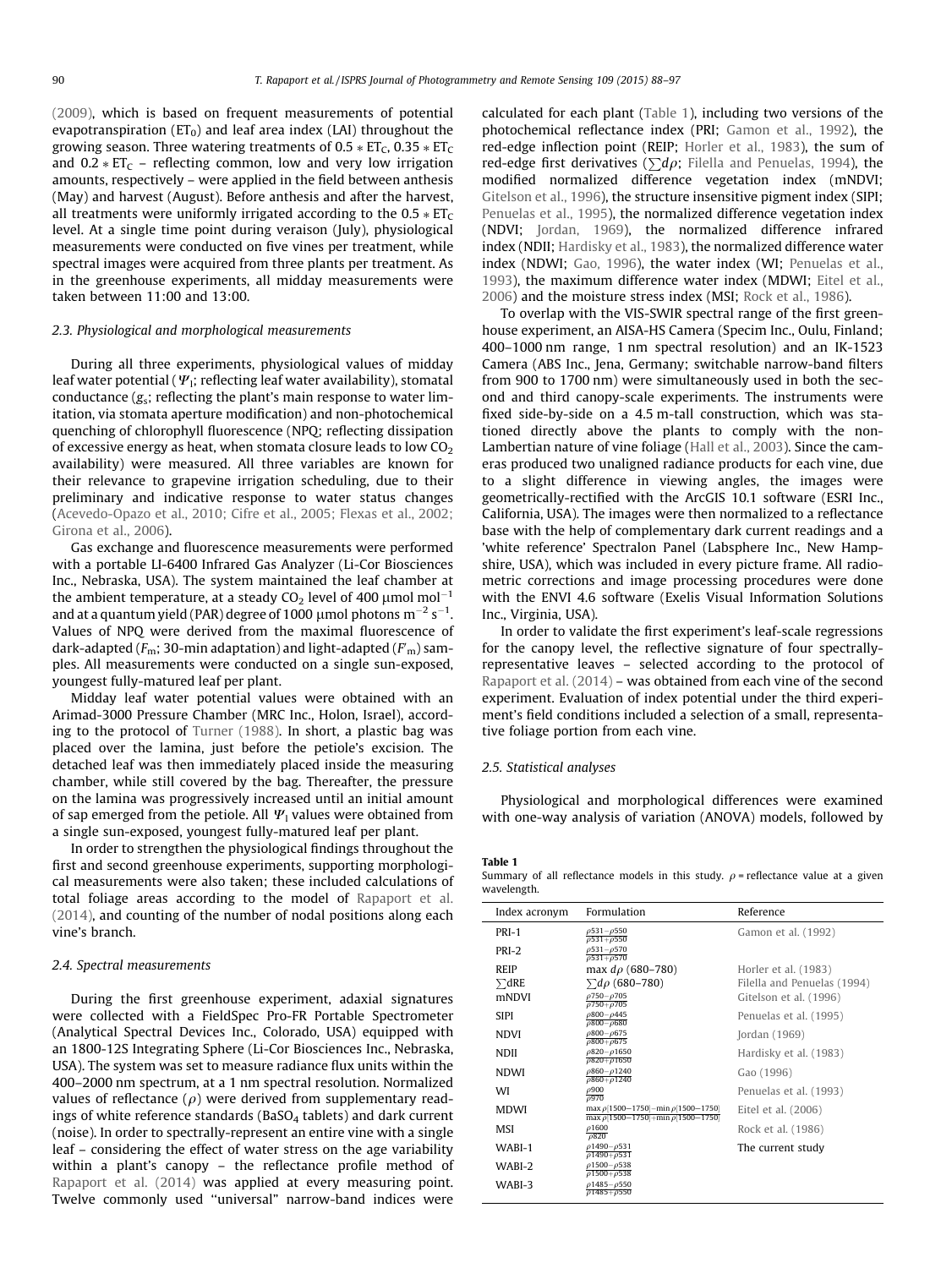honest significance difference (HSD) post-hoc tests (Tukey, 1949). Prior to each comparison between the treatment levels, the necessary assumptions of residuals' normality (Shapiro and Wilk, 1965) and homoscedasticity (Bartlett, 1937) were checked and met. All ANOVA models and correlation analyses (simple indexphysiology regressions) were created with the Microsoft Excel 2010 (Microsoft Corporation Inc., Washington, USA) software and were considered significant at *p* < 0.05.

PLS-R analyses were performed with the PLS\_Toolbox 7.03 software (Eigenvector Research Inc., Washington, USA) running under a MATLAB 7.12 environment (The Mathworks Inc., Massachusetts, USA). In order to ease the process of model construction, all independent (wavelength) and dependent (physiology) variables were mean-centered beforehand (Geladi and Kowalski, 1986). Once a regression was built, the variable importance in projection (VIP) index (Wold et al., 1993) – reflecting the weighted sum of squares of the PLS weights – was calculated for all predictors in order to determine their significance to the model (Chong and Jun, 2005; Westad et al., 2013); practically, the VIP-statistic score assesses the contribution (covariance) of each wavelength to both the physiological and spectral variations, and recommends whether it should be excluded from the regression. Since the mean of squared-VIP scores over the variables is 1 (Wold et al., 2001), this threshold was set for removing unimportant narrow-bands, and the process was repeated on the reduced spectrum until no more improvements were found in the model (Andersen and Bro, 2010). Finally, to estimate their applicability to other datasets, the best PLS-R models were cross-validated (CV) with the random subsets method, according to the suggestions of the PLS\_Toolbox manual.

The quality of each PLS-R model was evaluated in light of its latent variable (LV) amount, ability to explain calibration (reference) physiological variance (Rz<sup>2</sup>), ability to explain CV physiological variance (R<sup>2</sup>cv), root mean squared error of calibration (RMSEC), root mean squared error of cross-validation (RMSECV), and its RMS ratio (RMSECV/RMSEC). In general, a good model should have the lowest possible LVs – determined according to the optimal RMSs to avoid over-fitting (de Bei et al., 2011; Feret et al., 2011), the highest possible coefficients of determination, and a close-to-one RMS ratio (Bjorsvik and Martens, 2008; Williams, 2001). To better assess the applicability of the PLS-regressions for external datasets, the ratio of performance to inter-quartile distance (RPIQ) index (Bellon-Maurel et al., 2010) was calculated for each model; this measure is derived by dividing the inter-quartile range  $(Q_3 - Q_1)$  of a reference dataset by its RMSECV, and facilitates the comparison to results from other validation populations. Nonetheless, as the RPIQ index is relatively new and, thus, no scale has been published for it to date, the value of 2 was considered the threshold for a model's robustness (e.g., Camps et al., 2014; McDowell et al., 2012).

# 3. Results

# *3.1. Physiological and morphological analyses*

Throughout the first greenhouse experiment, the WD treatment was presenting progressive signs of water stress – from a mild level on the 7th DOE to a severe degree on day 28 (Fig. 1). In terms of  $\Psi$ <sub>1</sub> (Fig. 1A), a significant decline to  $-0.95$  MPa (*C* =  $-0.69$  MPa) was already observable by the end of the first week, and the potential was further decreased to  $-1.63$  MPa by the end of the experiment. Consequently, a significant *g<sub>s</sub>* reduction to  $0.10$  mol H<sub>2</sub>O m<sup>-2</sup> s<sup>-1</sup> (*C* = 0.18 mol H<sub>2</sub>O m<sup>-2</sup> s<sup>-1</sup>) was also noticeable by day 7, and this rate was further declined to a minimum of 0.02 mol  $H_2O$  m<sup>-2</sup> s<sup>-1</sup> by the 28th DOE (Fig. 1B). In accordance with the decrease in leaf water potential and stomatal conduc-



≡Control + DWeter defici

Fig. 1. Physiological changes throughout the first greenhouse experiment. (A) Water potential  $(\Psi_1)$ ; (B) stomatal conductance  $(g_s)$ ; (C) non-photochemical quenching (NPQ). Error bars represent means ± standard deviations (8 plants). Lower-case letters indicate significance of differences.

tance, significant NPQ increases to 1.89 (*C* = 1.13) and up to 4.32 were apparent by day 7 and 28, respectively (Fig. 1C). These physiological changes of the WD group were accompanied by significant morphological alterations, which were already noticeable by the 14th DOE (Fig. 2); specifically, a smaller number of 19 nodes  $(C = 24;$  Fig. 2A) and a smaller foliage area of 3450 cm<sup>2</sup>  $(C = 4240 \text{ cm}^2;$  Fig. 2B) were evident by the end of the second week, and were insignificantly different from their counterparts of the 28th DOE – indicating a growth inhibition.

As in the first experiment, the distinct irrigation regimes of the second greenhouse experiment created considerable physiological differences between the treatments, which peaked as the WD group was reaching a moderate-severe stress level by the 18th DOE; specifically, the last day of the experiment was characterized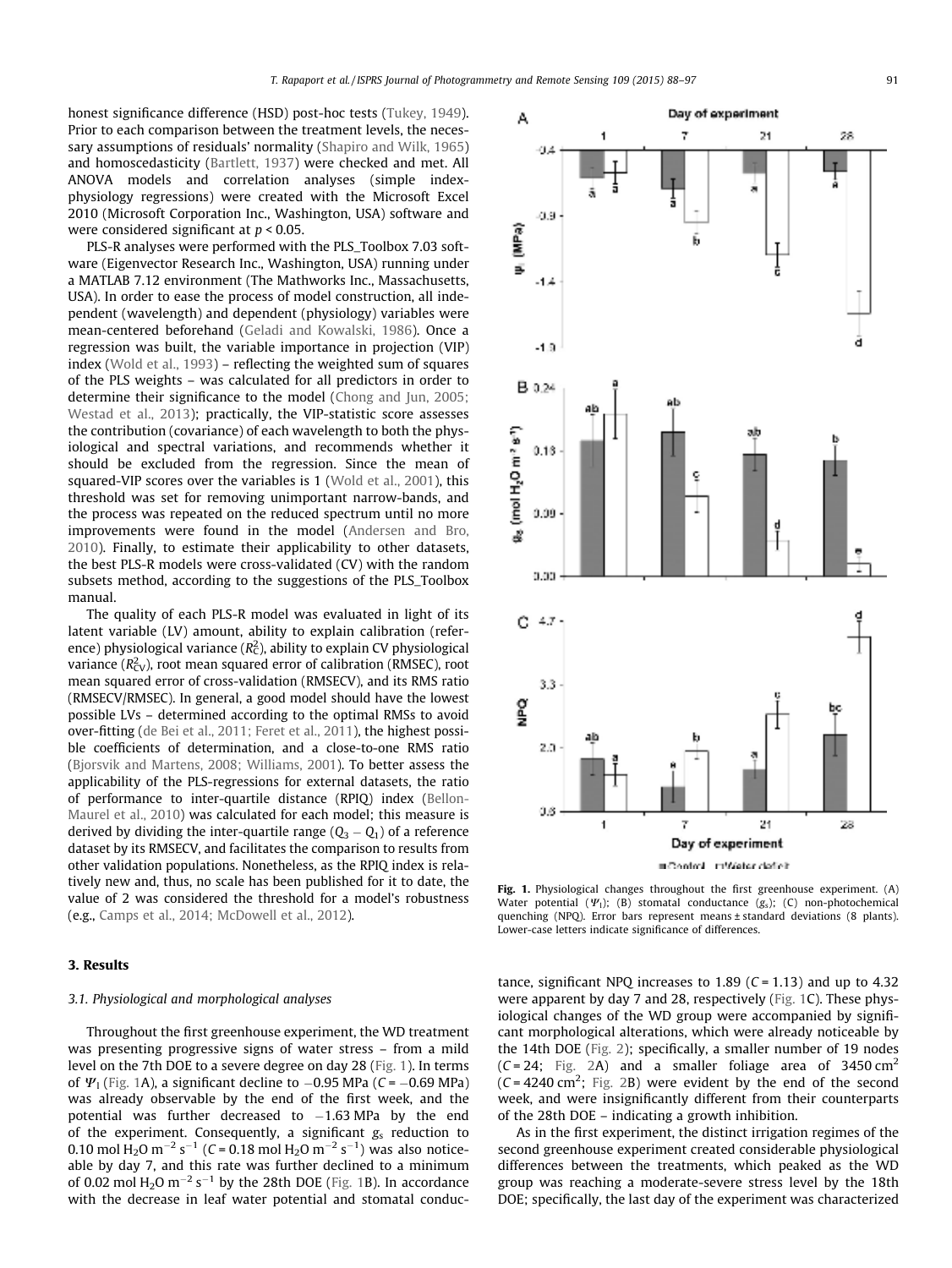

Fig. 2. Morphological changes throughout the first greenhouse experiment. (A) Number of nodes; (B) foliage area. Error bars represent means ± standard deviations (8 plants). Lower-case letters indicate significance of differences.

by significantly lower  $\Psi_1$  and  $g_{\rm s}$  averages of  $-1.24$  MPa (*C* =  $-0.53$  MPa) and 0.04 mol H<sub>2</sub>O m<sup>-2</sup> s<sup>-1</sup> (*C* = 0.22 mol H<sub>2</sub>O m<sup>-2</sup> s $^{-1}$ ), respectively, and a consequent, significantly higher NPQ average of 2.67 (*C* = 1.36). The most significant morphological differences were also noticeable by the end of the experiment, with the reduced WD foliage of 3070 cm<sup>2</sup> (C = 4470 cm<sup>2</sup>) spreading over merely 8 nodes (*C* = 18).

Significant physiological differences were also found between all three irrigation treatments of the third, field experiment. In terms of leaf water potential, while the  $0.5 * ET<sub>C</sub>$  vines averaged at  $-1.16$  MPa, the means of the 0.35  $*$  ET<sub>C</sub> and 0.2  $*$  ET<sub>C</sub> groups were  $-1.35$  and  $-1.56$  MPa, respectively. Accordingly, the commonly-irrigated treatment also had the highest stomatal conductance average of 0.33 mol H<sub>2</sub>O m<sup> $-2$ </sup> s<sup> $-1$ </sup>, which was followed by the 0.14 and 0.05 mol H<sub>2</sub>O m<sup> $-2$ </sup> s $^{-1}$  means of the low and very low watering groups, respectively. The reductions in  $\Psi_1$  and  $g_s$  created an opposite increasing trend for NPQ, manifested by a gradient of 1.64 (0.5  $*$  ET<sub>C</sub>), 3.40 (0.35  $*$  ET<sub>C</sub>) and 5.63 (0.2  $*$  ET<sub>C</sub>).

## *3.2. PLS-R and spectral analyses*

In general, all PLS models were akin and performed considerably well, having a relatively small number of LVs (5), strong *R* 2 C  $(\geqslant 0.91)$  and  $R_{\rm CV}^2$  ( $\geqslant 0.81$ ) coefficients, small errors of calibration  $(\leq 11\%)$  and CV  $(\leq 15\%)$  that were also close  $(1.36 \leq RMS)$ ratio  $\leq$  1.58), and sufficient RPIQ ( $\geq$ 2.69) values (Table 2). Specifically, the leaf water potential regression was the most robust of the three models, as it had the highest  $R^2_{\rm CV}$  (0.88), the lowest RMSECV (0.15 MPa, or 9% error) and RMS ratio (1.36), and the best RPIQ (3.80) value. The  $g_s$  regression was only slightly weaker than the  $\Psi_1$  model, with very close values of  $R^2_{\rm CV}$  (0.85), RMSECV (0.03 mol H<sub>2</sub>O m<sup>-2</sup> s<sup>-1</sup>,

#### Table 2

Quality evaluation of the partial least squares-regression (PLS-R) models. Each model was built from 32 observations (8 stressed vines over 4 time-repetitions) and included 5 latent variables.  $R_C^2$  = explained calibration physiological variance;  $R_{CV}^2$  = explained cross-validation physiological variance; RMSEC = root mean squared error of calibration; RMSECV = root mean squared error of cross-validation; RMS ratio = RMSECV/RMSEC;  $Q_3 - Q_1$  = inter-quartile range; RPIQ =  $(Q_3 - Q_1)/$ RMSECV; \* = value in (MPa);  $*$  = value in (mol H<sub>2</sub>O m<sup>-2</sup> s<sup>-1</sup>).

| Physiological<br>variable | $R_c^2$ | $R_{\rm CV}^2$ | <b>RMSEC</b>    | RMSECV           | <b>RMS</b><br>ratio | $Q_3 - Q_1$ | <b>RPIO</b> |
|---------------------------|---------|----------------|-----------------|------------------|---------------------|-------------|-------------|
| $\Psi_1$                  | 0.94    | 0.88           | $0.11*$<br>(7%) | $0.15*$<br>(9%)  | 1.36                | $0.57*$     | 3.80        |
| $g_{s}$                   | 0.95    | 0.85           | $0.02*$<br>(8%) | $0.03*$<br>(12%) | 1.52                | 0.11#       | 3.67        |
| <b>NPO</b>                | 0.91    | 0.81           | 0.35<br>(11%)   | 0.55<br>(15%)    | 1.58                | 1.48        | 2.69        |

or 12% error), RMS ratio (1.52) and RPIQ (3.67). The least accountable NPQ regression had the lowest  $R_{CV}^2$  (0.81), highest RMSECV (0.55, or 15% error) and RMS ratio (1.58), and a considerably lower RPIQ value (2.69) – indicating that the model's error in prediction was less than three times smaller than the inter-quartile range of the reference data.

Calculations of the VIP-statistics revealed the shared importance of the 530–550, 700–750, 1380–1420 and 1450–1590 nm regions for all three physiological variables (Fig. 3). Particularly, the local extrema above the score threshold – indicative of the most physiologically-sensitive narrow-bands – were found at 538, 710, 1400 and 1480–1510 nm for  $\Psi$ <sub>1</sub>; 550, 712 and 1485 nm for *g*s; and 531, 710, 747 and 1490 nm for NPQ. From a spectral perspective (Fig. 4), the water stress was causing a progressive reflectance decrease at the green (530–550 nm; Fig. 4A) and red-edge regions (700–750 nm; Fig. 4B) regions, whereas a reflectance increase was observed around the SWIR regions (1380–1420 and 1450–1550 nm, Fig. 4C). Based on these opposing trends, various arithmetic combinations between the most diagnostic wavelengths were tested in predicting physiological values at the leaf level. Of all configurations, the difference between the reflectance trends at 530–550 nm and around the 1500 nm region was found to be the most relevant, leading to the creation of three water balance indices (WABIs; Table 1). Each of these simple and normalized models – WABI-1, WABI-2 and WABI-3 – was highly correlated to at least one physiological variable at the leaf-scale (Table 3), and presented a convincing separability between the irrigation levels of the first greenhouse experiment (Fig. 5). Conversely, the most successful "universal" model, the MDWI, explained only a low-to-medium proportion of the variance in the  $\Psi_1$  (34%),  $g_s$  (45%) and NPQ (64%) variables (Table 2) and displayed a poor differentiation ability between the watering treatments.

When transitioned to the canopy-scale of the second greenhouse experiment, all three WABIs showed very analogous patterns of change with  $\Psi_1$  (WABI-2; Fig. 5A),  $g_s$  (WABI-3; Fig. 5B) and NPQ (WABI-1; Fig. 5C), as compared with the first experiment's correlations. However, as in the case of the leaf level, the ''universal" indices failed to present sufficient correlations or differentiation abilities between the irrigation levels of the second, canopy-scale experiment (data not shown). The success of the PLS-based models was also replicated in the third, vineyard experiment, as they presented even better separabilities than in the greenhouse experiments (Figs. 6 and 7); this is because extreme reflectance values were observed at the 530–550 and 1500 nm regions, likely due to lower relative humidity and water availability, higher light intensity and more developed canopies. Under such conditions, the most successful WABI-1 model could easily differentiate between all three irrigation levels (Fig. 7A), while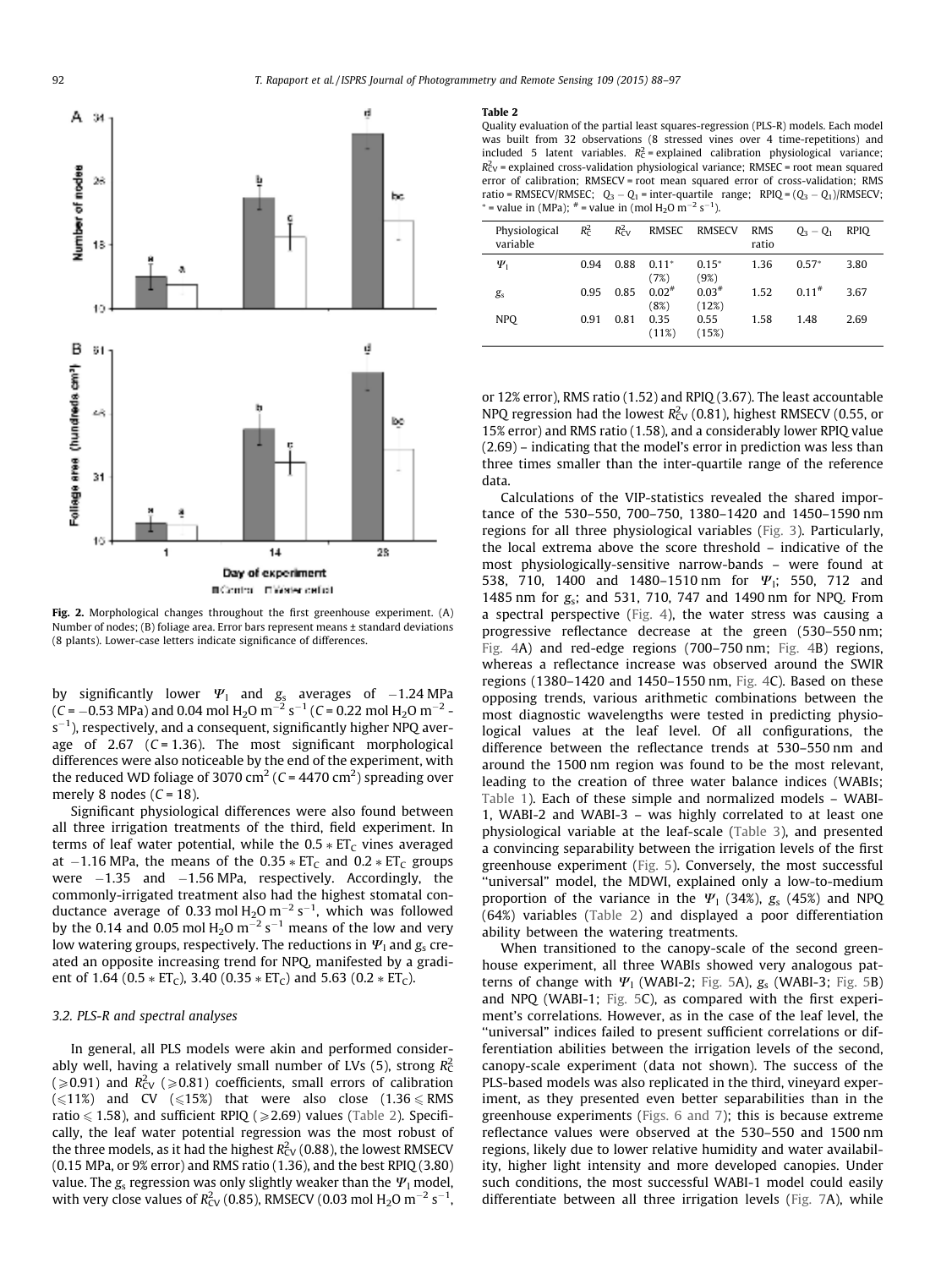

Fig. 3. Variable importance in projection (VIP) scores across the first greenhouse experiment's spectrum. The 530-550, 700-750, 1380-1420 and 1450-1590 nm regions were all shared by the leaf water potential  $(\Psi_1)$ , stomatal conductance  $(g_s)$  and non-photochemical quenching (NPQ) variables.



Fig. 4. Spectral changes throughout the first greenhouse experiment. Presented are the average control (day 1), light-moderate water deficit (day 14) and severe water deficit (day 28) reflectance patterns (8 plants). In reference to the variable importance in projection (VIP) recommendations (Fig. 3), a progressive reflectance decrease was observed in the 530–550 (A) and 710–750 (B) nm regions, while an increase was observed in the vicinity of 1500 nm (C).

Table 3

Goodness of fit of spectral–physiological regression models at the leaf level.  $\rho$  = reflectance value at a given wavelength. A bolded correlation coefficient ( $R^2$ ) is the highest for a physiology variable. All *g*<sup>s</sup> regression lines were exponential rather than linear.

| Index acronym | $\Psi_1$ | g <sub>s</sub> | <b>NPO</b> |
|---------------|----------|----------------|------------|
| PRI-1         | 0.19     | 0.17           | 0.45       |
| PRI-2         | 0.32     | 0.26           | 0.56       |
| <b>REIP</b>   | 0.34     | 0.18           | 0.20       |
| $\sum dRE$    | 0.14     | 0.00           | 0.01       |
| mNDVI         | 0.28     | 0.01           | 0.03       |
| <b>SIPI</b>   | 0.17     | 0.23           | 0.22       |
| <b>NDVI</b>   | 0.03     | 0.01           | 0.00       |
| <b>NDII</b>   | 0.24     | 0.41           | 0.33       |
| <b>NDWI</b>   | 0.04     | 0.25           | 0.22       |
| WI            | 0.12     | 0.18           | 0.37       |
| <b>MDWI</b>   | 0.34     | 0.45           | 0.64       |
| MSI           | 0.31     | 0.29           | 0.43       |
| WABI-1        | 0.72     | 0.37           | 0.86       |
| WABI-2        | 0.89     | 0.39           | 0.64       |
| WABI-3        | 0.61     | 0.80           | 0.14       |

the best of the ''universal" models, PRI-2, could not easily separate between the treatments (Fig. 7B).

# 4. Discussion

Results from the first greenhouse experiment suggest that water stress-induced variation in  $\Psi_{\rm l}$ ,  $g_{\rm s}$  and NPQ is best explained by combining the reflectance decrease at 530–550 nm (e.g., Evain et al., 2004; Zarco-Tejada et al., 2013) with the opposed increase around 1500 nm (e.g., de Bei et al., 2011). The selection of these specific bands is an indication of the PLS-R success, as they are known to be directly- and indirectly-related to all of the examined physiological variables in many plant species, including grapevine (e.g., Eitel et al., 2006; Evain et al., 2004; Liakopoulos et al., 2006; Suarez et al., 2008); specifically, (1) the reflectance decrease around the sensitive 531/538 nm wavelengths is linked to the photoprotective (de-epoxidated) state of the xanthophyll cycle, through an increase in zeaxanthin content (Gamon et al., 1992); (2) the reflectance decrease at 550 nm is mainly associated with adjustments of photosynthetic and photoprotective pigments, such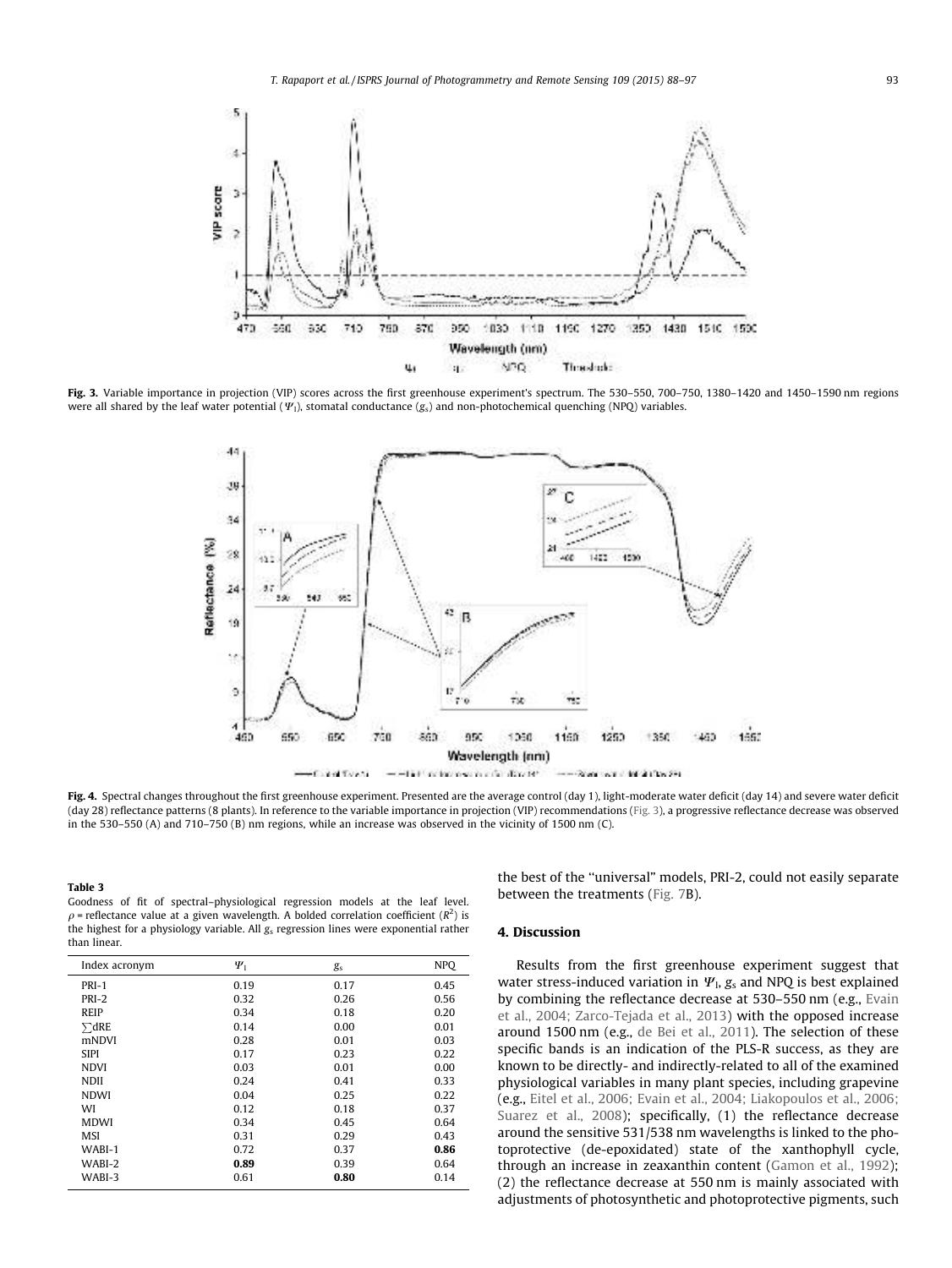

Fig. 5. Leaf- (first experiment) and canopy-scale (second experiment) spectral– physiological regressions. Each point in the second experiment's dataset represents a four-leaf mean with its standard deviation (8 plants).

as anthocyanin (Gitelson et al., 2006; Steele et al., 2009); and (3) the reflectance increase around 1500 nm is strongly affiliated with a direct decrease in leaf water content (Carter, 1991; Eitel et al., 2006).

Thus, each WABI model monitors two independent mechanisms simultaneously – i.e., alterations in chlorophyll fluorescence and in leaf water content – which allows for a better assessment of vines' physiological status. This advantage appears to be even more important and biologically-logical considering the ongoing debate about the most suitable parameter for irrigation scheduling, and in light of the frequent uncoupling of physiology variables in grapevine (Cifre et al., 2005); for example, while the coupling of  $\Psi_1$ and *g*<sup>s</sup> may depend on grapevine cultivar (Hochberg et al., 2013) and leaf age (Patakas and Noitsakis, 1999), the coupling of NPQ and *g*<sup>s</sup> may depend on heat and radiation conditions (Luo et al., 2011). These dependencies explain why a widely-used, ''universal" model such as the PRI – based on a single response at 531 nm and on another spectrally-idle, reference band – would be inferior to the WABIs in predicting NPQ (or other variables), which may rely on other factors besides water availability (Gilmore, 1997).

In contrast to the rapid spectral changes in the abovementioned VIS and SWIR bands, relatively small reflectance alterations were observed in the red and near infrared (NIR) parts of the spectrum, as was exemplified by the NDVI and SIPI ''universal" models. These observations are an indication of the late response of chlorophyll content and leaf structure to water stress, as was shown for grapevine and other plant species (e.g., Baluja et al., 2012; Dobrowski et al., 2005; Gamon et al., 1992; Serrano et al., 2010; Suarez et al., 2008). In the context of the red-edge region, although several diagnostic wavelengths were highlighted by the PLS-R analyses – generally supporting previous findings of sensitivity to chlorophyll content and fluorescence (e.g., Dobrowski et al., 2005; Gitelson et al., 1996; Thenkabail et al., 2014) – these spectral features presented insufficient differentiation abilities between the irrigation treatments and were less correlated to changes in  $\Psi$ <sub>l</sub>,  $g_s$  and NPQ, as depicted by the mNDVI, REIP, and  $\sum d\rho$  models. It should also be noted that while the 1400–1450 nm region was found to be of some importance in the current study, especially to changes in leaf water status (e.g., de Bei et al., 2011; Rodriguez-Perez et al., 2007), this band was not incorporated in the WABI models due to its susceptibility to water vapor absorption (Eitel et al., 2006; Sims and Gamon, 2003) and since the 1500 nm region was generally better correlated to changes in all physiological variables.

Under controlled conditions, all three WABI models also performed very well at the canopy level, presenting close similarities to the spectral–physiological correlations of the first experiment and plausible differentiation abilities. These results are supported by previous studies that emphasized the sensitivity of the 530–550 (e.g., Blackburn, 2007; Suarez et al., 2008) and 1500 nm (e.g., Eitel et al., 2006) general regions at the crown-scale. The effectiveness of the SWIR band under humid greenhouse terms is especially encouraging, as it may alleviate the concern regarding water vapor absorbance (Sims and Gamon, 2003) – at least for a proximal sensing system – and present an alternative for more susceptible wavelengths around 1400–1450 nm (e.g., de Bei et al., 2011; Rodriguez-Perez et al., 2007; Santos and Kaye, 2009). Such potential feasibility was demonstrated in the third, vineyard experiment of this study, where the WABI models presented excellent canopy-scale separabilities that were even better than those of the leaf level; this is probably because the higher leaf area density (=canopy water content) in the field enhances water absorption features, resulting in clearer differences between stress levels (Rodriguez-Perez et al., 2007).

Despite the auspicious proximal sensing results, several technical issues might still limit the incorporation of WABI-based monitoring systems into commercial vineyards. Firstly, a remote sensing approach would first require proof of the SWIR (1500 nm) band's penetrability through thick atmospheric layers (Sims and Gamon, 2003). Secondly, at the aerial and satellite levels, VIS reflectance values would have to be corrected for numerous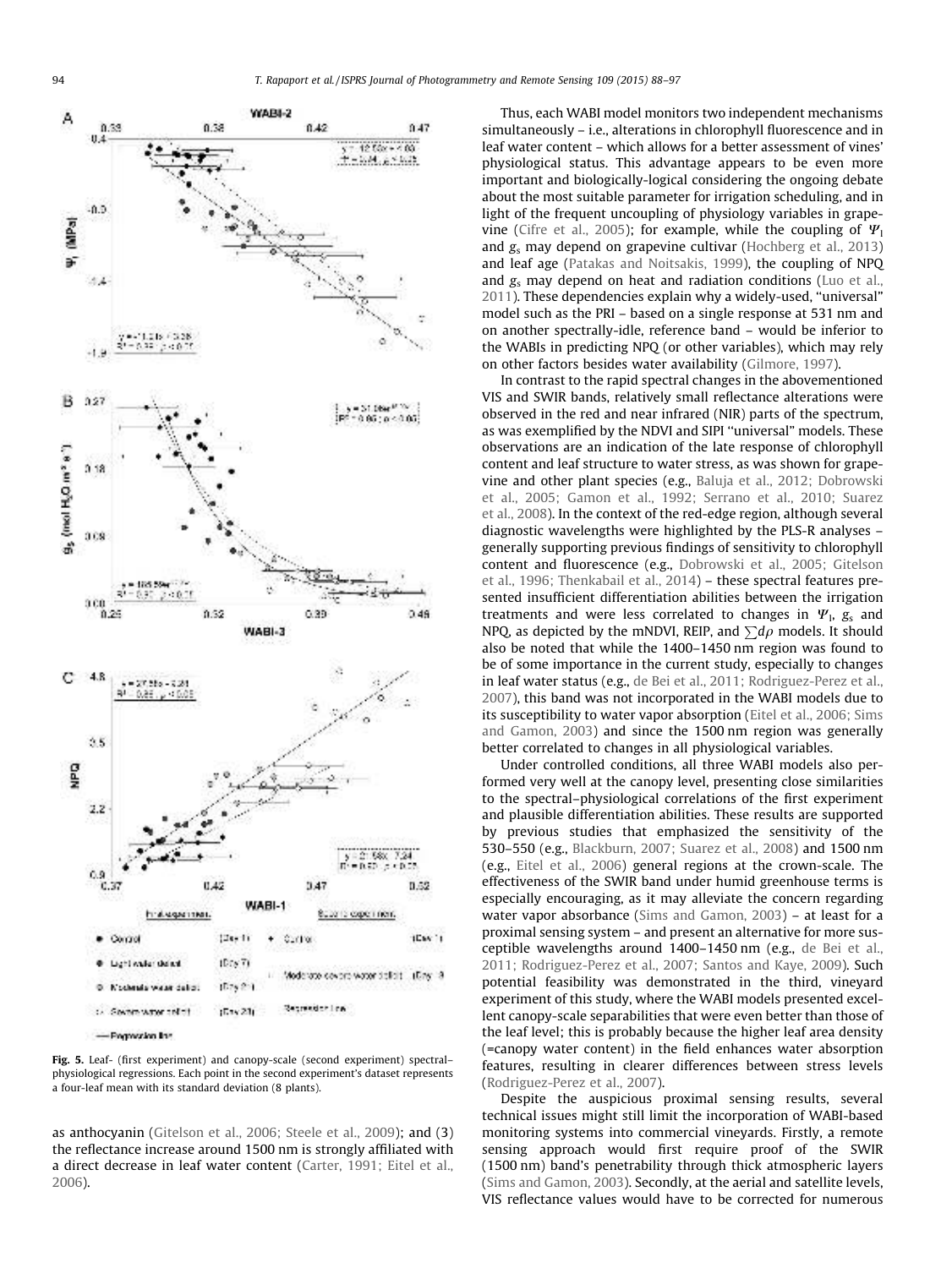

Fig. 6. Visual separability of selected canopy-scale indices in the vineyard experiment. Each red–green–blue (RGB) image displays a portion of a single, representative vine of either the common (0.5  $*$  ET<sub>C</sub>), low (0.35  $*$  ET<sub>C</sub>) or very low (0.2  $*$  ET<sub>C</sub>) irrigation regimes. The separability of the most successful model in the current study, WABI-1, and that of the best ''universal" model, PRI-2, were based on a resolution of 0.2 index values (the color gradients in the legend are divided into ten 0.2 increments) and were tested on the uppermost layer of leaves, which was initially isolated by running an NDVI mask on each RGB image. (For interpretation of the references to color in this figure legend, the reader is referred to the web version of this article.)



Fig. 7. Frequency histograms of selected canopy-scale indices in the vineyard experiment. In reference to the visual separabilities of Fig. 6, each column represents the overall percentage of pixels within a 0.2 index value range, for the common (0.5  $*$  ET<sub>C</sub>), low (0.35  $*$  ET<sub>C</sub>) or very low (0.2  $*$  ET<sub>C</sub>) irrigation regimes.

biases that originate from leaf orientation, shadow/sunlit fractions, canopy architecture, viewing and illumination geometry, and background effects (Gamon et al., 1990; Hall et al., 2008; Hilker et al., 2008). Thirdly, the physiological variability within a tree's canopy – originating from the abovementioned factors and from biological and phenological differences (Rapaport et al., 2014) – would have to be taken into account. Fourthly, applying the WABIs through a single modern spectral instrument – designed to overcome the slowness and complexity of handling multiple sensors and analyzing their datasets – would probably incur high financial costs. Nevertheless, it is important to note that the simple WABI structure allows using multi-spectral equipment, which is generally cheaper, faster and simpler than hyperspectral instruments. Moreover, as suggested by the VIP results, slight deviations from the most important narrow-bands are permitted – especially in the SWIR region – and should allow the purchase of broader, less expensive filters.

Disregarding the technical obstacles, the novel spectral indices of this study were shown to have great potential for DI monitoring. As was hypothesized, the combination between physiological variables, VIS-SWIR narrow-band reflectance signatures, and the bridging PLS-R technique yielded robust indices that were far more sensitive than various ''universal" models. The WABI advantage can be attributed not only to the obvious application of proper wavelengths, but also to the use of a structure-independent SWIR band – in contrast to the biased NIR channels of some widely-used models (Carter, 1991; Ollinger, 2011; Sims and Gamon, 2003). This also explains the relative success of the SWIR-based MDWI, which was found to be more effective than NIR-dependent indices at the leaf level of this study and in other works (e.g., Eitel et al., 2006). Nonetheless, the WABIs were still superior to the best ''universal" models, as the former combined the most relevant SWIR band with the most relevant VIS bands – leading to better correlativity and to the detection of even mild water deficit levels.

In general, water content and NPQ are both responsive to water availability in most species, with the exception of extreme isohydric cases and those plants that utilize either  $C_4$  or CAM metabolism (e.g., corn; Tardieu and Simonneau, 1998; Xu et al., 2008). Therefore, it is likely that the suggested WABI models will be relevant for many  $C_3$  species under various growing conditions and, accordingly, laborious PLS-R processes will not be compulsory in future applications. Nevertheless, since slight deviations from the specific wavelengths of the current study are probable, due to technical (i.e., measurement-related), biological or environmental factors (Gamon et al., 1990), spectral fine-tuning is recommended; namely, a relatively simple investigation for determining the maximal response around the highlighted bands (i.e., in the vicinity of 530–550 and 1500 nm) is important for optimizing model perfor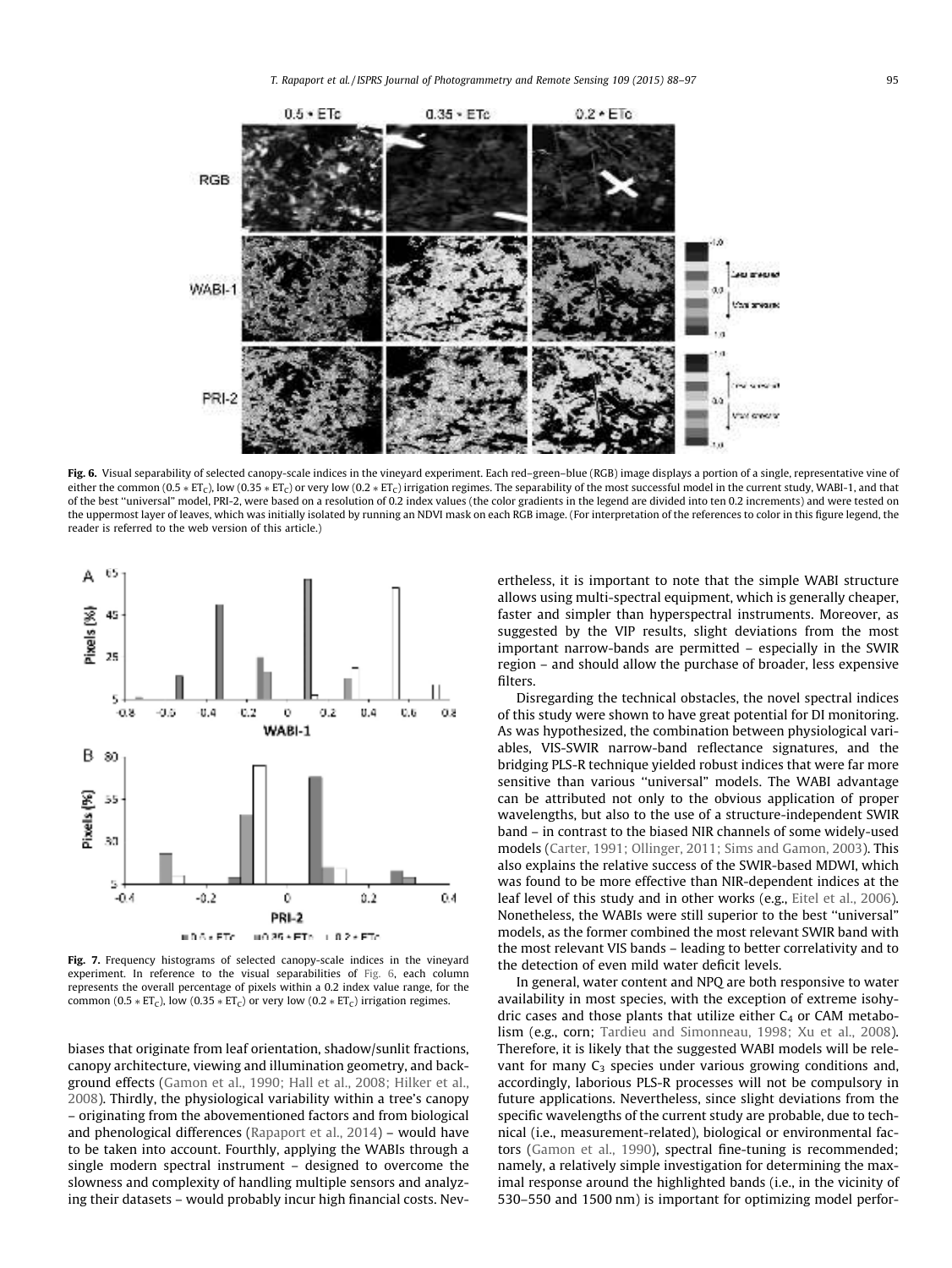mance prior to application. Furthermore, it is also important to note that a variable degree of modification is expected between genotypes and environmental conditions and, thus, WABI values should be site-specifically calibrated according to well-known physiological stress indicators (such as  $g_s$  or  $\Psi$ ).

## 5. Conclusions and outlook

The significance of combining leaf physiology, hyperspectral imaging and the PLS-R technique was demonstrated in this water stress study, with the development and implementation of three robust WABI models. These novel spectral indices – which seem simultaneously responsive to independent changes in chlorophyll fluorescence (530–550 nm) and water content (1500 nm) – were found superior to a variety of widely-used indices in predicting physiological values, under both greenhouse and field conditions. Nonetheless, the transition into commercial usage still requires the examination of the WABI models under various environments and growing stages. Additionally, WABI applicability from air- and space-borne remote sensing platforms requires proof and should be examined in future studies. Overall, since many plant species present a similar spectral–physiological response to water deficit, the suggested WABI models could prove to be a potent irrigation tool for many crops.

## Acknowledgements

This study was funded by the Israeli Ministry of Agriculture and Rural Development (Grant #857-0712-14). We would like to thank Mr. Shay Shapira, Mrs. Liron Summerfield, Mrs. Hedva Peer, Mr. Alexander Goldberg and Mr. Brian Hoefgen for their valuable assistance in obtaining the physiological and spectral datasets. We would also like to express our gratitude to two anonymous reviewers for greatly improving this manuscript through very helpful critiques. The SWIR camera that was used in this study was purchased through a donation from the American Technion Society (ATS).

## References

- Acevedo-Opazo, C., Ortega-Farias, S., Fuentes, S., 2010. Effects of grapevine (*Vitis vinifera* L.) water status on water consumption, vegetative growth and grape quality: an irrigation scheduling application to achieve regulated deficit irrigation. Agric. Water Manag. 97, 956–964.
- Andersen, C.M., Bro, R., 2010. Variable selection in regression a tutorial. J. Chemom. 24, 558–564.
- Baluja, J., Diago, M.P., Balda, P., Zorer, R., Meggio, F., Morales, F., Tardaguila, J., 2012. Assessment of vineyard water status variability by thermal and multispectral imagery using an unmanned aerial vehicle (UAV). Irrig. Sci. 30, 511–522.
- Bartlett, M.S., 1937. Properties of sufficiency and statistical tests. Proc. R. Soc. A 160, 268–282.
- Bellon-Maurel, V., Fernandez-Ahumada, E., Palagos, B., Roger, J.-M., McBratney, A., 2010. Critical review of chemometric indicators commonly used for assessing the quality of the prediction of soil attributes by NIR spectroscopy. Trends Anal. Chem. 29, 1073–1081.
- Bjorsvik, H.R., Martens, H., 2008. Data analysis: calibration of NIR instruments by PLS regression. In: Burns, D.A., Cuirczak, E.W. (Eds.), Handbook of Near-Infrared Analysis, third ed. CRC Press, New York, USA, p. 826.
- Blackburn, G.A., 2007. Hyperspectral remote sensing of plant pigments. J. Exp. Bot. 58, 855–867.
- Bramley, R.G.V., 2005. Understanding variability in winegrape production systems. 2. Within vineyard variation in quality over several vintages. Aust. J. Grape Wine Res. 11, 33–42.
- Bravdo, B., Hepner, Y., Loinger, C., Tabacman, H., 1985. Effect of irrigation and crop level on growth, yield and wine quality of Cabernet Sauvignon. Am. J. Enology Viticulture 36, 132–139.
- Camps, C., Gerard, M., Quennoz, M., Brabant, C., Oberson, C., Simonnet, X., 2014. Prediction of essential oil content of oregano by hand-held and Fourier transform NIR spectroscopy. J. Sci. Food Agric. 94, 1397–1402.
- Carter, G.A., 1991. Primary and secondary effects of water content on spectral reflectance of leaves. Am. J. Bot. 78, 916–924.
- Carter, G.A., Knapp, A.K., 2001. Leaf optical properties in higher plants: linking spectral characteristics to stress and chlorophyll concentration. Am. J. Bot. 88, 677–684.
- Chapman, D.M., Roby, G., Ebeler, S.E., Guinard, J.-X., Matthews, M.A., 2005. Sensory attributes of Cabernet Sauvignon wines made from vines with different water status. Aust. J. Grape Wine Res. 11, 339–347.
- Chaves, M.M., Zarrouk, O., Francisco, R., Costa, J.M., Santos, T., Regalado, A.P., Lopes, C.M., 2010. Grapevine under deficit irrigation: hints from physiological and molecular data. Ann. Bot. 105, 661–676.
- Cho, M.A., Skidmore, A., Corsi, F., van Wieren, S.E., Sobhan, I., 2007. Estimation of green grass/herb biomass from airborne hyperspectral imagery using spectral indices and partial least squares regression. Int. J. Appl. Earth Obs. Geoinf. 9, 414–424.
- Chong, I.-G., Jun, C.-H., 2005. Performance of some variable selection methods when multicollinearity is present. Chemom. Intell. Lab. Syst. 78, 103–112.
- Cifre, J., Bota, J., Escalona, J.M., Medrano, H., Flexas, J., 2005. Physiological tools for irrigation scheduling in grapevine (*Vitis vinifera* L.): an open gate to improve water-use efficiency? Agric. Ecosyst. Environ. 106, 159–170.
- de Bei, R., Cozzolino, D., Sullivan, W., Cynkar, W., Fuentes, S., Dambergs, R., Tyerman, S., 2011. Non-destructive measurement of grapevine water potential using near infrared spectroscopy. Aust. J. Grape Wine Res. 17, 62–71.
- Dobrowski, S.Z., Pushnik, J.C., Zarco-Tejada, P.J., Ustin, S.L., 2005. Simple reflectance indices track heat and water stress-induced changes in steady-state chlorophyll fluorescence at the canopy scale. Remote Sens. Environ. 97, 403–414.
- Dry, P.R., Loveys, B.R., McCarthy, M.G., Stoll, M., 2001. Strategic irrigation management in Australian vineyards. Journal International de Science de la Vigne et du Vin 35, 129–139.
- Eitel, J.U.H., Gessler, P.E., Smith, A.M.S., Robberecht, R., 2006. Suitability of existing and novel spectral indices to remotely detect water stress in *Populus* spp. For. Ecol. Manage. 229, 170–182.
- Esteban, M.A., Villanueva, M.J., Lissarrague, J.R., 1999. Effect of irrigation on changes in berry composition during maturation. Sugars, organic acids, and mineral elements. Am. J. Enology Viticulture 50, 418–434.
- Evain, S., Flexas, J., Moya, I., 2004. A new instrument for passive remote sensing: 2. Measurement of leaf and canopy reflectance changes at 531 nm and their relationship with photosynthesis and chlorophyll fluorescence. Remote Sens. Environ. 91, 175–185.
- Feret, J.-B., Francois, C., Gitelson, A., Asner, G.P., Barry, K.M., Panigada, C., Jacquemoud, S., 2011. Optimizing spectral indices and chemometric analysis of leaf chemical properties using radiative transfer modeling. Remote Sens. Environ. 115, 2742–2750.
- Filella, I., Penuelas, J., 1994. The red edge position and shape as indicators of plant chlorophyll content, biomass and hydric status. Int. J. Remote Sens. 15, 1459– 1470.
- Flexas, J., Escalona, J.M., Evain, S., Gulias, J., Moya, I., Osmond, C.B., Medrano, H., 2002. Steady-state chlorophyll fluorescence  $(F_S)$  measurements as a tool to follow variations of net  $CO<sub>2</sub>$  assimilation and stomatal conductance during water-stress in  $C_3$  plants. Physiol. Plant. 114, 231–240.
- Flexas, J., Galmes, J., Galle, A., Gulias, J., Pou, A., Ribas-Carbo, M., Medrano, H., 2010. Improving water use efficiency in grapevines: potential physiological targets for biotechnological improvement. Aust. J. Grape Wine Res. 16, 106–121.
- Fu, Y., Yang, G., Wang, J., Song, X., Feng, H., 2014. Winter wheat biomass estimation based on spectral indices, band depth analysis and partial least squares regression using hyperspectral measurements. Comput. Electron. Agric. 100, 51–59.
- Gamon, J.A., Field, C.B., Bilger, W., Bjorkman, O., Fredeen, A.L., Penuelas, J., 1990. Remote sensing of the xantophyll cycle and chlorophyll fluorescence in sunflower leaves and canopies. Oecologia 85, 1–7.
- Gamon, J.A., Penuelas, J., Field, C.B., 1992. A narrow-waveband spectral index that tracks diurnal changes in photosynthetic efficiency. Remote Sens. Environ. 41, 35–44.
- Gao, B.-C., 1996. NDWI a normalized difference water index for remote sensing of vegetation liquid water from space. Remote Sens. Environ. 58, 257–266.
- Geladi, P., Kowalski, B.R., 1986. Partial least-squares regression: a tutorial. Anal. Chim. Acta 185, 1–17.
- Gilmore, A.M., 1997. Mechanistic aspects of xantophyll cycle-dependent photoprotection in higher plant chloroplasts and leaves. Physiol. Plant. 99, 197–209.
- Girona, J., Mata, M., del Campo, J., Arbones, A., Bartra, E., Marsal, J., 2006. The use of midday leaf water potential for scheduling deficit irrigation in vineyards. Irrig. Sci. 24, 115–127.
- Gitelson, A., Merzlyak, M.N., Lichtenthaler, H.K., 1996. Detection of red edge position and chlorophyll content by reflectance measurements near 700 nm. J. Plant Physiol. 148, 501–508.
- Gitelson, A.A., Keydan, G.P., Merzlyak, M.N., 2006. Three-band model for noninvasive estimation of chlorophyll, carotenoids and anthocyanin contents in higher plant leaves. Geophys. Res. Lett. 33, L11402.
- Hall, A., Lamb, D.W., Holzapfel, B., Louis, J., 2002. Optical remote sensing applications in viticulture a review. Aust. J. Grape Wine Res. 8, 36–47.
- Hall, A., Louis, J., Lamb, D.W., 2003. Characterising and mapping vineyard canopy using high-spatial-resolution aerial multispectral images. Comput. Geosci. 29, 813–822.
- Hall, F.G., Hilker, T., Coops, N.C., Lyapustin, A., Huemmrich, K.F., 2008. Multi-angle remote sensing of forest light use efficiency by observing PRI variation with canopy shadow fraction. Remote Sens. Environ. 112, 3201–3211.